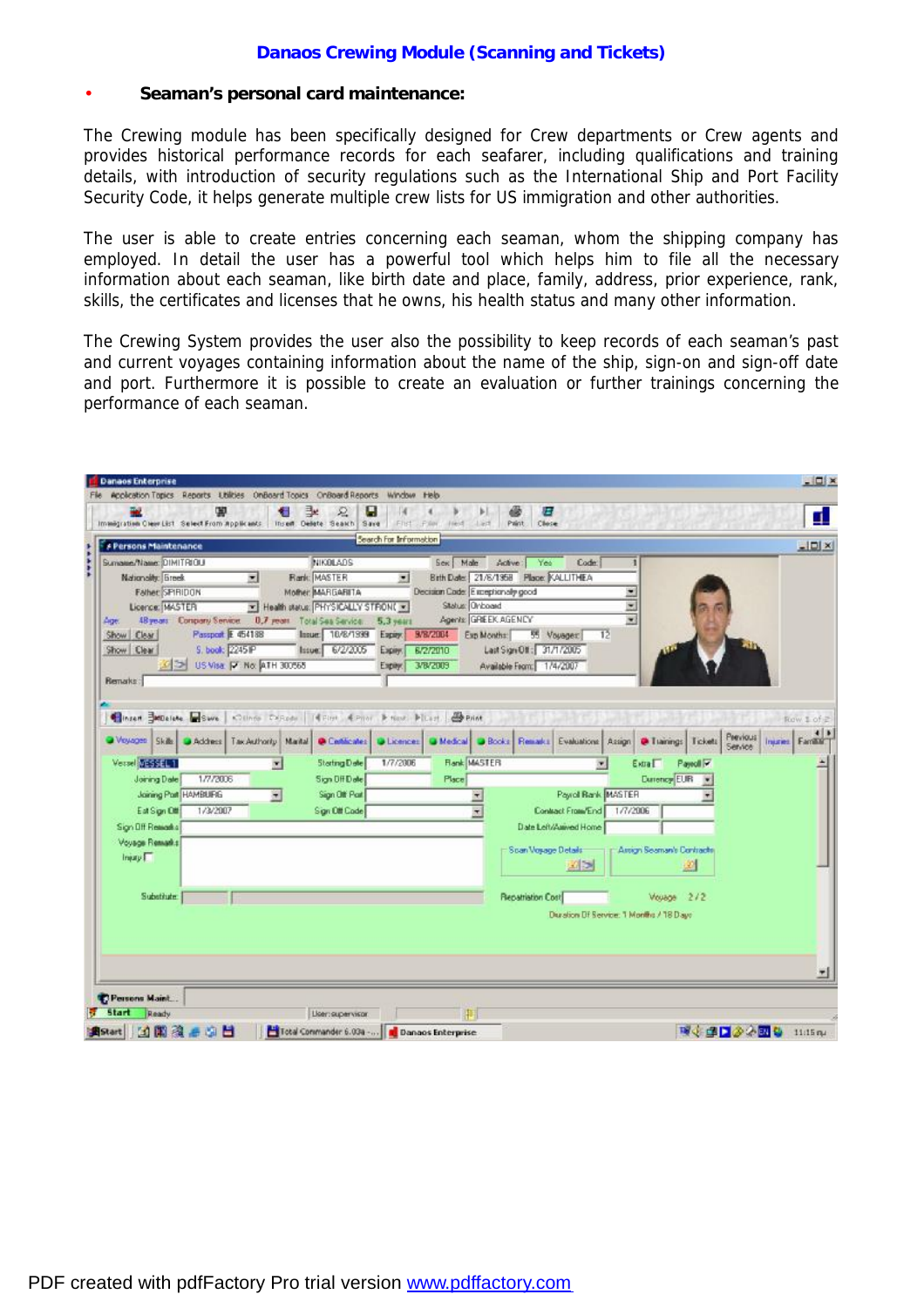#### • **Seaman's Ticket Maintenance:**

The Seaman's ticket maintenance is used to store Travelling details when the seaman joins or signs off from the vessel. It is used to store details of the seaman's estimated sign off and return dates, mode of commutation, the travel agency from which the tickets are booked, the intermediate stops that the seaman encounters in his journey as well as the price of the tickets. The Ticket Maintenance-Offers tab is also used to store the offers received from different travel agencies regarding the prices of tickets for different airlines to different cities, as well as the discounts offered on these tickets. The Tickets Maintenance-Ticket tab allows you to view the actual tickets purchased from the travel agency along with their Price, Discounts, Name of the Airline and the travel agency from which the tickets have been purchased.

| <b>F Tickets Maintenance</b>                                                                                                                                               | $2$ $\blacksquare$ $\sim$ |                |                                                                                                                       |                                                                                          |           |                 |        | $-101 \times$             |
|----------------------------------------------------------------------------------------------------------------------------------------------------------------------------|---------------------------|----------------|-----------------------------------------------------------------------------------------------------------------------|------------------------------------------------------------------------------------------|-----------|-----------------|--------|---------------------------|
| Inquire Number: 1 Imquiry Status: Open<br>Versel Code: VESSELT<br>From City: ATHENS<br>Internediate Stops:                          <br>Requested Departure: 13/4/2006 199 | 菌                         | Ξ<br>$ ATH$    | Date: 13/04/2006   18<br>Number Of Persons: 1<br>To City: LAPPIAKA<br>Special Info:<br>Estimated Asiwat 13/4/2006 111 | Return No                                                                                | $-1164$   |                 |        |                           |
| Closed Students and schools College of First Altern Edges Fixed Cheese.<br>Others Teckets                                                                                  |                           |                |                                                                                                                       |                                                                                          |           |                 |        | Row E of the Row E of the |
| C= Suboct From Offices & C= Invoice Info.                                                                                                                                  |                           |                |                                                                                                                       |                                                                                          |           |                 |        |                           |
|                                                                                                                                                                            |                           |                |                                                                                                                       |                                                                                          |           |                 |        |                           |
| Ailing<br>Leg<br>Agency<br>ARGD TRAV = 0 mpic Aiv. = 500.00 EUR =                                                                                                          | FaceMake                  | Carl Disc<br>架 | Net Plice<br>Tae                                                                                                      | K Flight From To<br>500.00 004800 ATH LCA 13/4/2006 00:00:00 00 12/4/2006 00:00:00 00 00 |           | Departure       | Arrust |                           |
| <b>Millsport SuDulute</b><br>Code                                                                                                                                          | Sumara                    | <b>Name</b>    | Ticket Type                                                                                                           |                                                                                          | Coreverts | <b>Databard</b> | Anount |                           |
| TRAVELLING CREW<br>Seanan Englose 1                                                                                                                                        | <b>CINITAIOU</b>          | <b>NKOLAOS</b> | <b>DREW</b>                                                                                                           | $\bullet$                                                                                |           | $Y \oplus V$    | 500.00 |                           |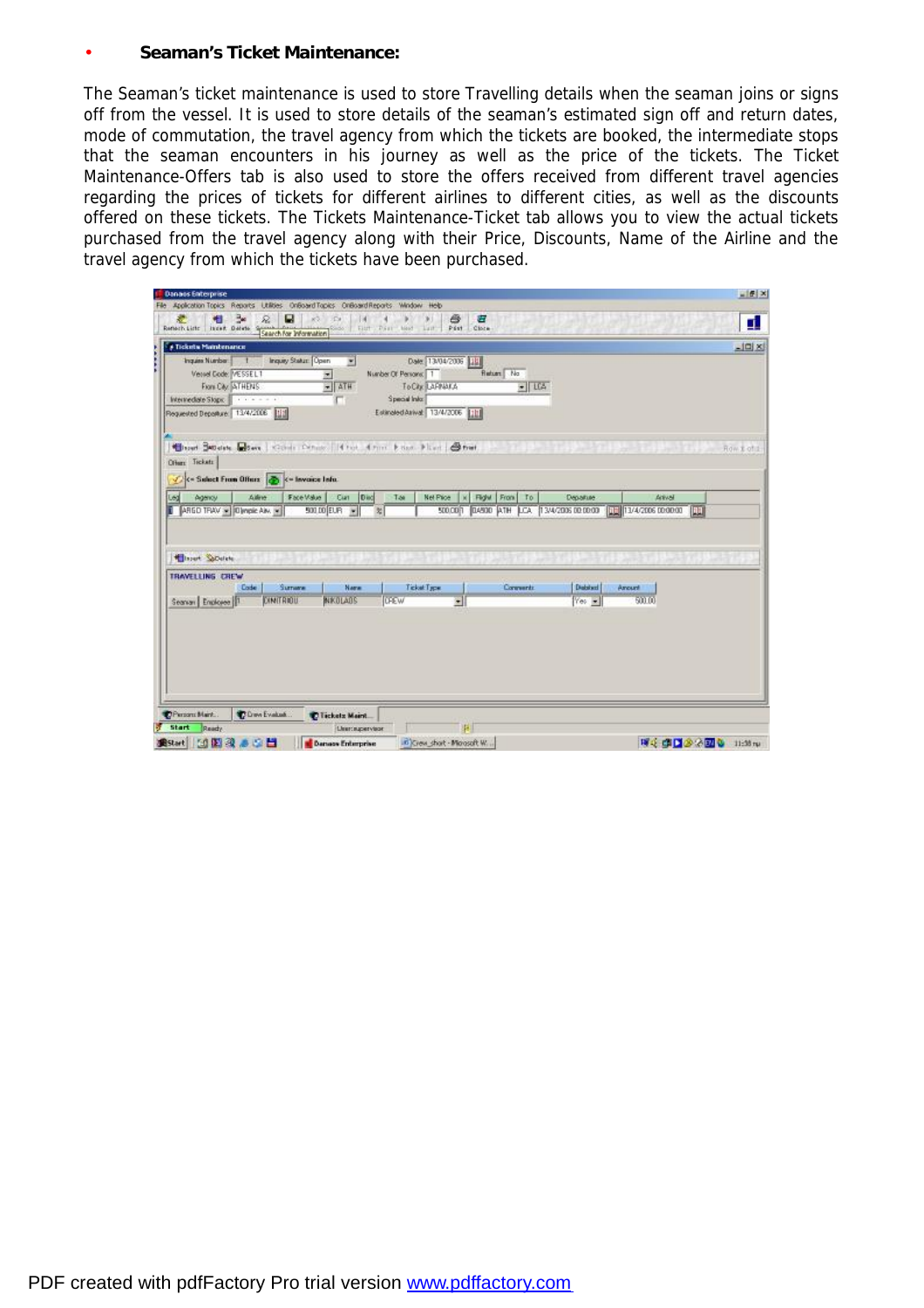#### • **Reports**

The user is able to examine reports according to the recorded data, which help him in his daily normal work and furthermore helping the Manager in his decision making. Briefly the reports available to the user concern the Crew list, the Expired Documents list, the available Crew and Applicants. It is also possible for the user to analyze reports concerning Crew Evaluation and Crew Fluctuation; moreover reports about the voyages and total sea service for each seaman are available. Finally there are some reports, which provide to the user Statistical Data, such as Average Age and Age Fluctuation per vessel or per rank.

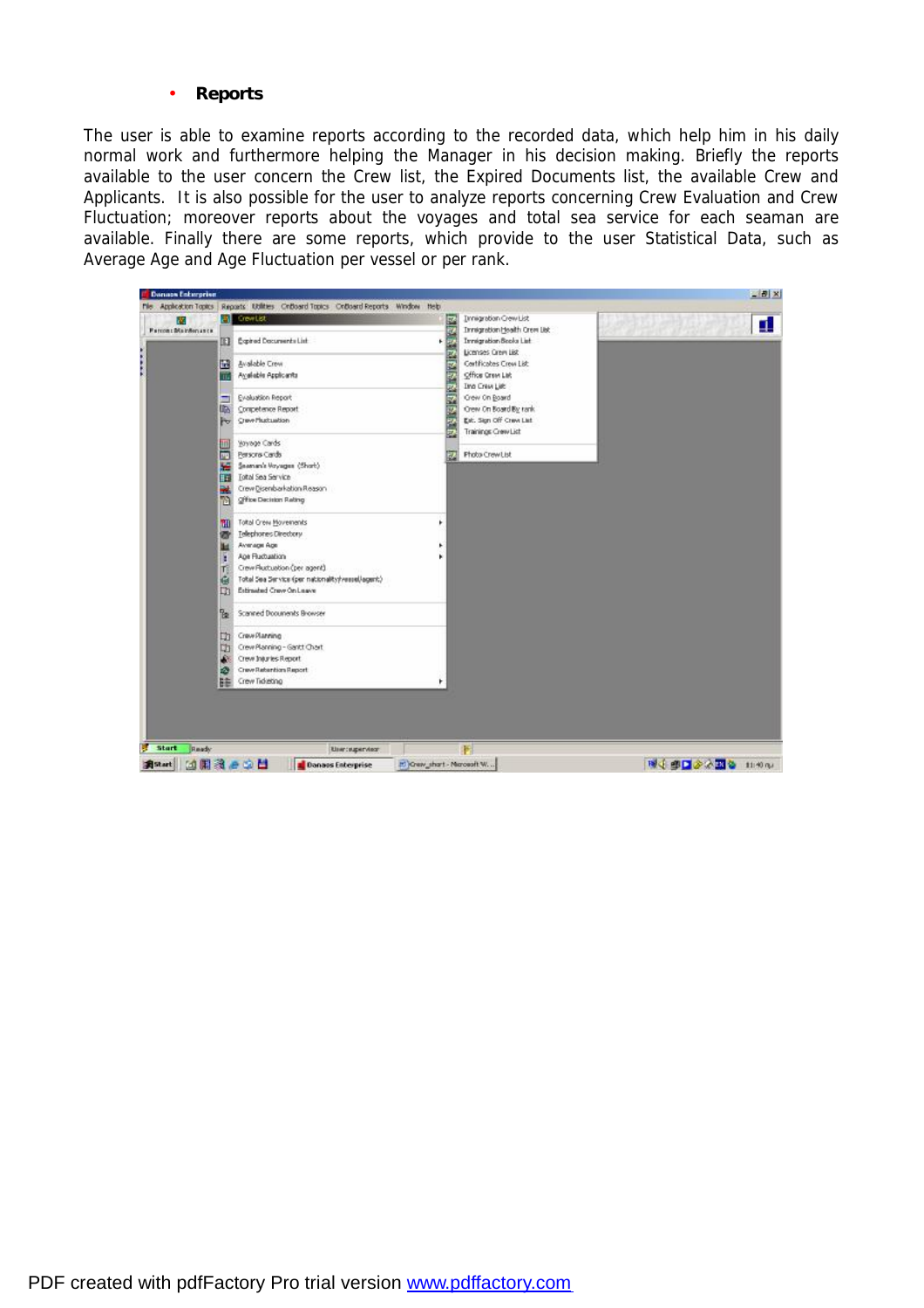## **Other main features of the programme**

• **Scanning functionality** for the seamen's photo, passport, s.books, certificates, licences and other. The user can scan different seaman's documents using the Crewing Module or easily to browse and attached the already scanned and send by third parties.

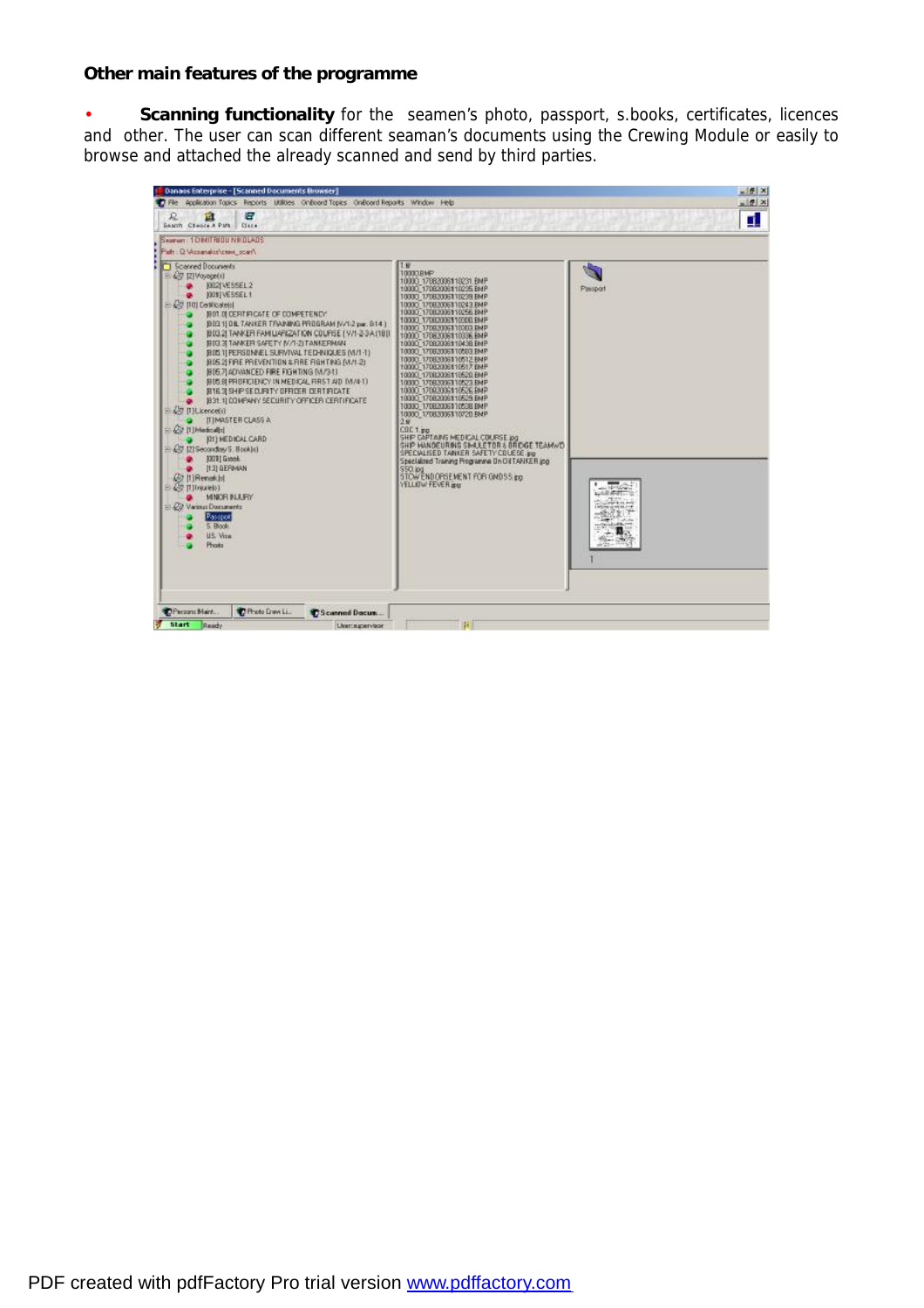# • **Seaman's Contract Agreements**

The system allows user to create individual Seamen Contracts and input the necessary seaman's data from the Person's Maintenance as surname, name, rank, joining vessel, port, basic wage, bonuses, o/t and many other.

|                                        | SHIPBOARD EMPLOYMENT CONTRACT<br>Date of contract: 04-MAY-2005 |                                                                                                                                       |            |
|----------------------------------------|----------------------------------------------------------------|---------------------------------------------------------------------------------------------------------------------------------------|------------|
|                                        |                                                                | Ris employment conhact is entered into between the Seafarer and the "Rothical Marages of the Vessal (hereinater callectine Employe) . |            |
|                                        |                                                                |                                                                                                                                       |            |
| THE SEAFARER:                          |                                                                |                                                                                                                                       |            |
| Sumame DIMITRIQU                       |                                                                | Date of birth: 30-NOV-1965                                                                                                            |            |
| Given Name: NIKOLAS                    |                                                                | Nationality: HELLENIC                                                                                                                 |            |
|                                        | Full home address: 12 MAGNISIAS, NEA SMYRNI 174555             |                                                                                                                                       |            |
| Position: MASTER                       | Seaman Book No: A 056481                                       | Estimated date of joining vessel:<br>05-MAY-2005                                                                                      |            |
| THE EMPLOYER:                          |                                                                |                                                                                                                                       |            |
| Name:                                  | <b>VESSEL MANAGER</b>                                          |                                                                                                                                       |            |
| Address:                               | <b>PANAMA 5545</b>                                             |                                                                                                                                       |            |
|                                        |                                                                |                                                                                                                                       |            |
| THE VESSEL:                            |                                                                |                                                                                                                                       |            |
| <b>VESSEL1</b><br>Name:                |                                                                | SHIP OWNER<br>Ship Owner:                                                                                                             |            |
| <b>PANAMA</b><br>Flag:                 |                                                                | <b>TANKER</b><br>Vessel type:                                                                                                         |            |
| Reg. Port & No: PANAMA 0025454857      |                                                                | <br>Horse power: 11300                                                                                                                |            |
| Call Sign:                             |                                                                | 18569<br>GRT.<br>DWT: 35215                                                                                                           |            |
|                                        |                                                                |                                                                                                                                       |            |
|                                        | TERMS AND CONDITIONS OF THE CONTRACT:                          |                                                                                                                                       |            |
| Wages to commence from: 04-MAY-2005    |                                                                | Port of engagement: HONG KONG                                                                                                         |            |
| Wages & allowances (permonth):         |                                                                |                                                                                                                                       |            |
| <b>BASIC WAGES</b><br>SUNDAY ALLOWANCE |                                                                |                                                                                                                                       | 1,200      |
| TANKER ALLOWANCE                       |                                                                |                                                                                                                                       | 230<br>120 |
| VACATION ALLOWANCE                     |                                                                |                                                                                                                                       | 500        |
| OWNER BONUS                            |                                                                |                                                                                                                                       | 4,400      |
| $Total (per month)$ in $USQ$ :         |                                                                |                                                                                                                                       | 6,450      |
|                                        |                                                                |                                                                                                                                       |            |

| I CONFIRMATION OF THE CONTRACT: $\,$ |                            |
|--------------------------------------|----------------------------|
| Signature of Employer.               | Signature of the Seafarer: |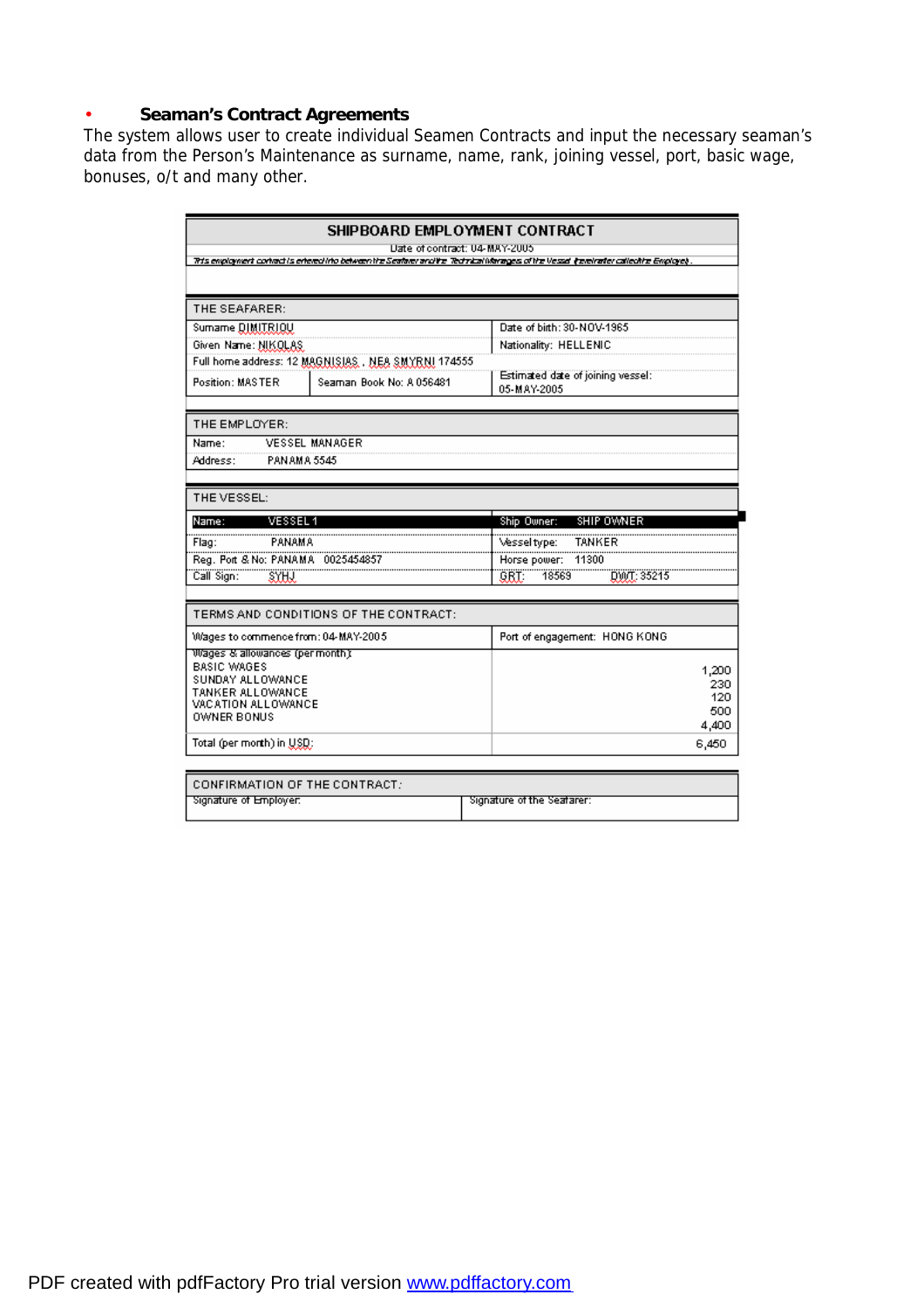# • **Crew Planning**

This utility allows the user to assign a substitute seaman for the Seaman who will be signing off from a particular voyage. The user generates a report of Seamen onboard on a particular vessel as of a specified date and assigns them with available seamen.

**Note:** System does not allow the user to save, unless the selected seamen are validated to check if the required information for each seaman has been entered into the system. In case of missing information, system displays the appropriate message.

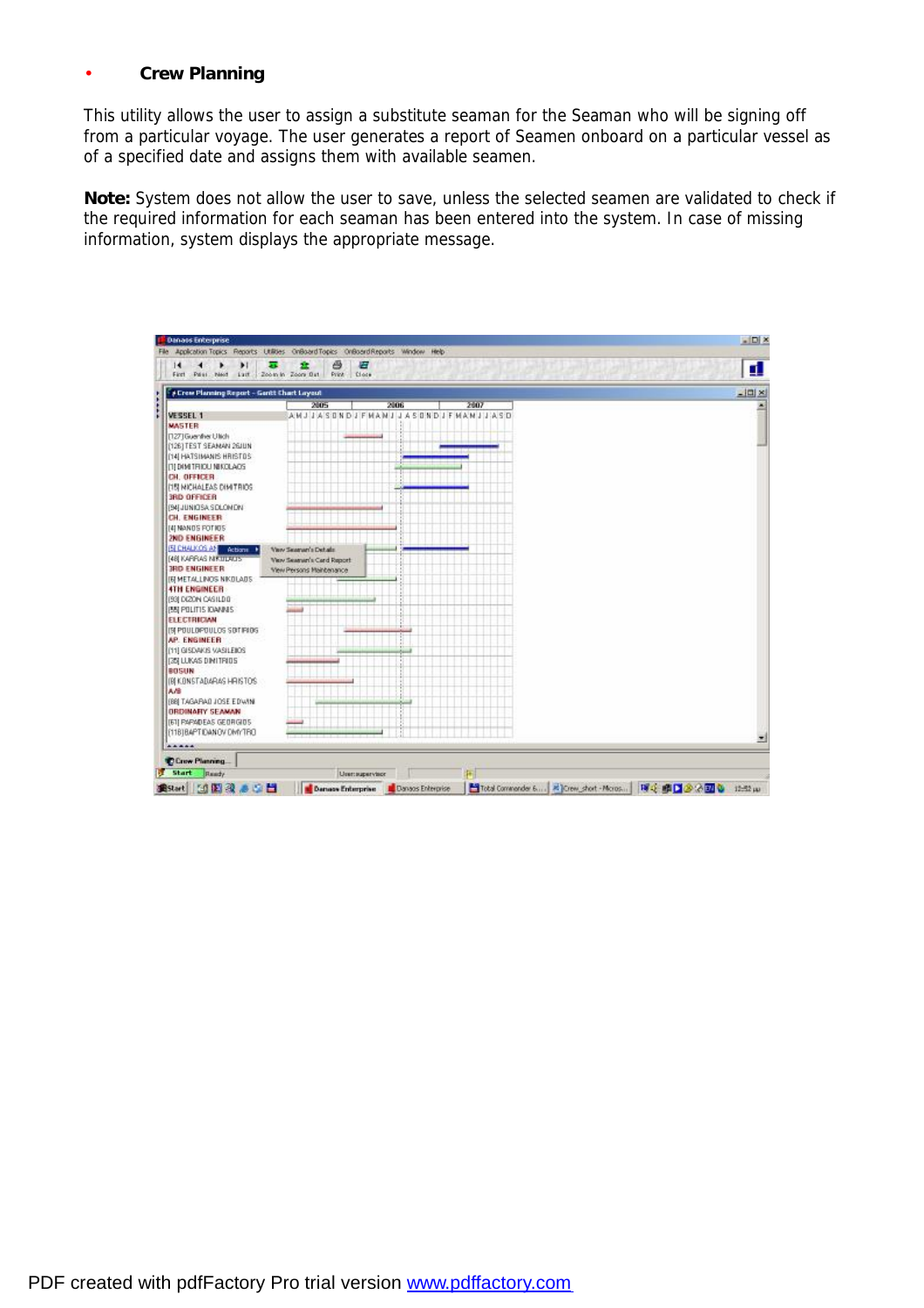## • **Crew Evaluation**

This option allows the user to maintain the records of Crew Evaluation. The information entered in the **Crew Evaluation Form** screen, reflects in the individual seaman's **Persons Card**. The system also displays the **Evaluation** report for each Seaman, in the **Evaluation** tab of the **Persons Maintenance** screen.

| <b>For Circum Evaluation Forms</b>                                          |                   |                         |               |                           |                   |                                    | $\Box$ DIXI  |
|-----------------------------------------------------------------------------|-------------------|-------------------------|---------------|---------------------------|-------------------|------------------------------------|--------------|
| Evaluator                                                                   | Verset            |                         | Date          |                           | Conments<br>Place |                                    |              |
| <b>DINTRIBU NKOL40S</b><br>VESSEL 1                                         |                   |                         |               | $\bullet$ 1/1/2006 AT SEA | 國                 |                                    | <b>COMPA</b> |
| *****                                                                       |                   |                         |               |                           |                   |                                    |              |
| Wright Monte, City   Clinds Criticis   Hyan   First   Hast   Hast   Cornell |                   |                         |               |                           |                   | <b>BARTINEA</b><br>LE DAY 2, 01:84 |              |
| Ronk: CH. OFFICER                                                           |                   |                         |               |                           |                   |                                    |              |
| 2 MANOLAKOS SO TIRIOS                                                       |                   |                         |               |                           |                   |                                    |              |
| Evaluation Criteria                                                         | Scale             |                         | <b>Flange</b> | <b>Gracle</b>             | Conwerts          |                                    |              |
| Conduct                                                                     | <b>Below Avrg</b> |                         |               | $013 - 015$ 014           |                   | $100 -$                            |              |
| Ability                                                                     | Excelent          |                         |               | $\bullet$ 028 - 030 029   |                   |                                    |              |
| Adning                                                                      | Excelent          |                         |               | $- 028 - 030 - 029$       |                   |                                    |              |
| Efficiency                                                                  | Aviatage          |                         |               | $= 016 - 018$ 017         |                   |                                    |              |
| Behaviour                                                                   | Below Avrg        |                         |               | $-013 - 015$ 015          |                   |                                    |              |
| Fieability                                                                  | Excelent          |                         |               | $\times 0.28 - 830$ 0.28  |                   |                                    |              |
| Leadership                                                                  | Very Good         |                         |               | $\pm 0.25 - 0.27$ 0.26    |                   |                                    |              |
| Wilmaness                                                                   | Good              | ×.                      |               | $022 - 024$ 022           |                   |                                    |              |
| Safely Consciousness                                                        | Excelent          |                         |               | $\bullet$ 028 - 030 030   |                   |                                    |              |
|                                                                             |                   |                         |               | Average: 023.22 Good      |                   |                                    |              |
| <b>Bank: 2ND OFFICER</b>                                                    |                   |                         |               |                           |                   |                                    |              |
| 3 KARAMALENBOS STAMATIOS                                                    |                   |                         |               |                           |                   |                                    |              |
| Evaluation Criteria                                                         | Soble             |                         | Ronge         | <b>Grade</b>              | Connertii         |                                    |              |
| Conduct                                                                     | Very Good         | $\overline{\mathbf{r}}$ |               | $025 - 027$ 025           |                   |                                    |              |
| Ability:                                                                    | <b>New Good</b>   |                         |               | $025 - 027$ 025           |                   |                                    |              |
| Admin                                                                       | Good              | $\overline{\mathbf{v}}$ |               | $0.22 - 0.24$ $0.24$      |                   |                                    |              |
| Efficiency                                                                  | Good              |                         |               | $022 - 024$ 024           |                   |                                    |              |
| Behaviour                                                                   | <b>Einrad</b>     | W                       |               | $022 - 024$ $024$         |                   |                                    |              |
|                                                                             | Good              | Ξ                       |               | $022 - 024$ 024           |                   |                                    |              |
| <b>Fleebility</b>                                                           |                   |                         |               | $022 - 024$ $022$         |                   |                                    |              |
| Leadership<br>Wilingness                                                    | Good<br>Good      | ₩                       |               | $\bullet$ 022 - 024 022   |                   |                                    |              |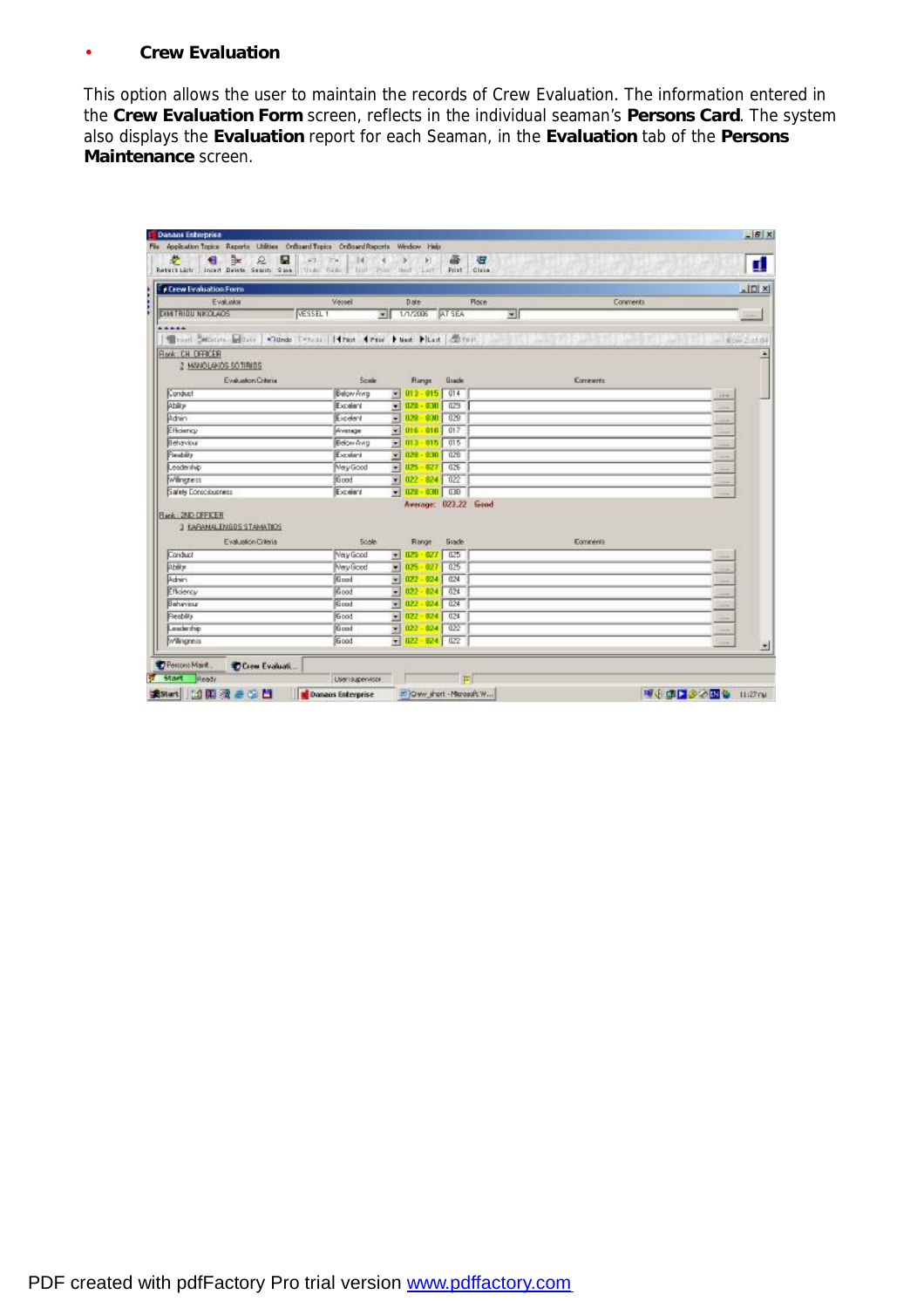# • **Crew Competence**

This utility satisfies the clear need for established standards of competence based on the actual job requirements of individual positions, depending on ship-type and rank. Such a set of global standards would enable the office to train, assess and improve competence uniformly, with benchmarks for measurement and transparency in the process.

| Date<br>Verret<br>MESSEL 1<br>1/6/2006                                                                                                                                                                                                                                                                                                                                                                                                                     | Road                                                                                                                                                                                                           |                                 |        |                                                                                  |                         |
|------------------------------------------------------------------------------------------------------------------------------------------------------------------------------------------------------------------------------------------------------------------------------------------------------------------------------------------------------------------------------------------------------------------------------------------------------------|----------------------------------------------------------------------------------------------------------------------------------------------------------------------------------------------------------------|---------------------------------|--------|----------------------------------------------------------------------------------|-------------------------|
| ₩H                                                                                                                                                                                                                                                                                                                                                                                                                                                         | AT SEA<br>-   [124] TEST NEW SEAMAN                                                                                                                                                                            | Evakadra                        |        | Season<br><b>IT'S STAMATIOS KARAMALENGOS</b>                                     | Commerts<br>×H          |
| (CD176) Mooring during SEM and SPM<br>IC01801PMS and Budget control.<br>El: IOG0091 Conmunications and GMD55<br>(CD186) Campular network an board<br>(CD187) Use of PMS - Danase and Are<br>E- (CG010) Engine Room and Steering Gear<br>ICOZ321E reasgency gamesator -operatio<br>(CO242) Steering gear operation and me<br>[C0267] Vertilation system for accorning<br>ICD2691Ondering for opares and stores<br>F ICG0111 General Appearance and Maintena | Excup: (CG008) Mooning Systems:<br>Hem.<br>[D317B] Mooling during 5BM and SPM                                                                                                                                  | Socre<br>050<br>Toksto<br>63.00 | Level1 | Level<br>国                                                                       | Comments                |
| (CO271) Paint specification and applicat<br>ICO2741 Accommodation apapel house<br>ICD2751Dainking water and lood hugein                                                                                                                                                                                                                                                                                                                                    |                                                                                                                                                                                                                |                                 |        |                                                                                  |                         |
| (CDZ76)M aintenance and housekeapin<br>(CO277) Computer network on board<br>IC02781PNS Danson and Amon-<br>(CIQ79) Security Awareness and congs.<br>(CEQ90) IS PS code complement<br>(CD281) SSAS use and testing                                                                                                                                                                                                                                          | ٠I<br><b>Group: (CGO98) Mooning Systems</b><br>Level: [LOOS] Level 1                                                                                                                                           |                                 |        | <b>CREW COMPETENCE QUESTIONNAIRE</b><br>Item: (C0178) Mooring during SBN and SPM |                         |
| E 1030121 Ship Security<br>E (CG013) Estering Department<br>C0285) Provisions swinegement and Ex-<br>El ICG0141 Personnel Evaluation                                                                                                                                                                                                                                                                                                                       | Knowledge of sale moaning practices during SBM and SPM mooning.<br>Basic knowledge of SBM tenendogies like messenger line, reporting points<br>Able to keep recoing match and reporting when vessel is at SBM. |                                 |        |                                                                                  |                         |
| ICD2961Personal Characteristics-Attitu<br>ICD2971 Personal Characteristics - Alast<br>(CD293) Personal Characteristics - Work<br>IC02901General English<br>IC02911General Computer<br>IC02921General -15M/SEP<br>(CO233) General - Emergency Procedur +                                                                                                                                                                                                    | Level [L002] Level 2<br>Know the reporting procedures for SBM chains and position<br>Thorough knowledge of incoring procedures during SBM mooking.<br>Page 1 of 4                                              |                                 |        |                                                                                  | Parted: 17/8/2006 121 + |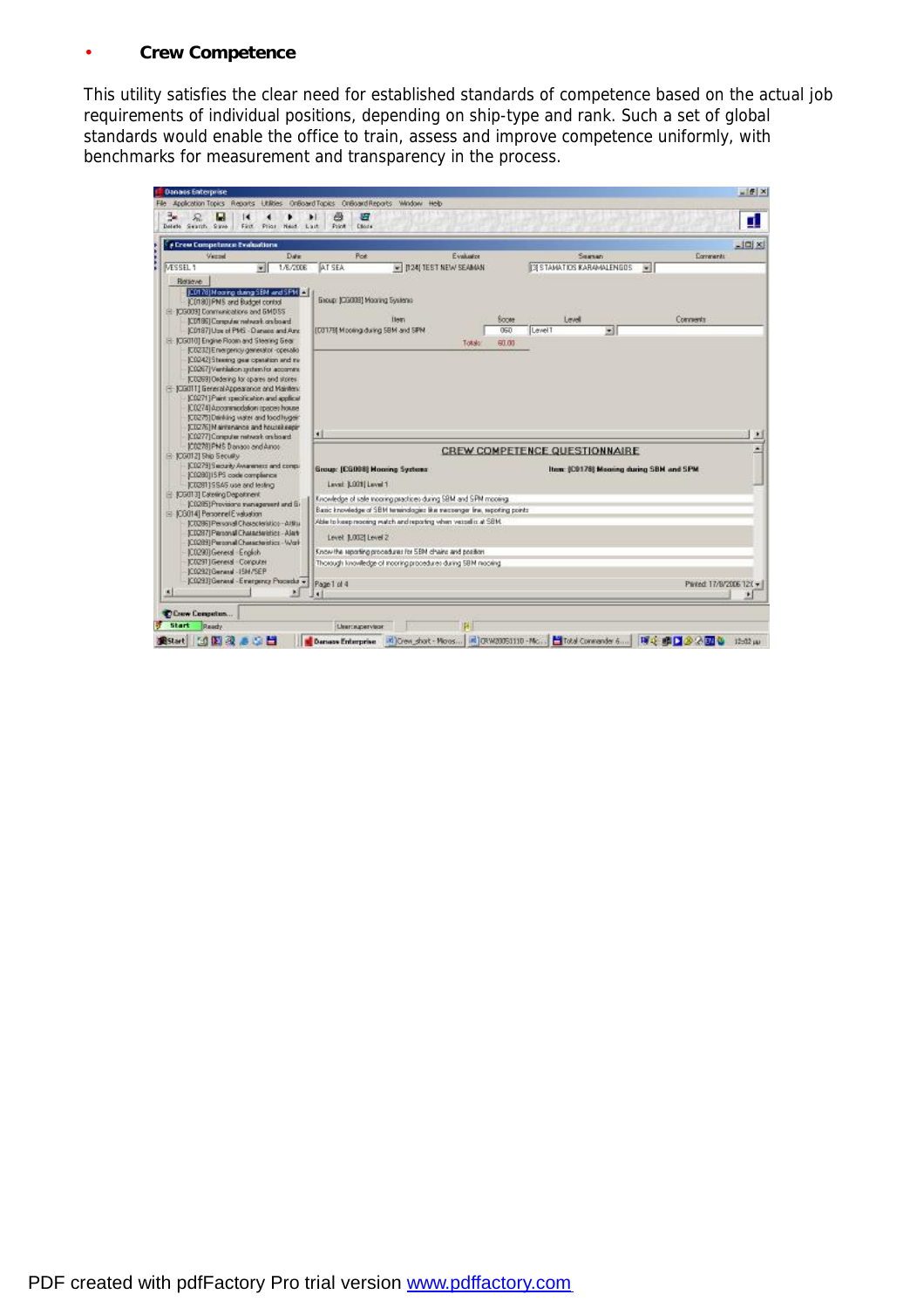# • **Crew Familiarization**

This option allows the user to record the **Crew Familiarization** with the various aspects of the Vessel and the Shipping Operation. The information entered in the Crew Familiarization screen, are also available in the individual seaman's Persons Card. The system also displays the Familiarization report for each Seaman, in the Familiar. tab of the screen.